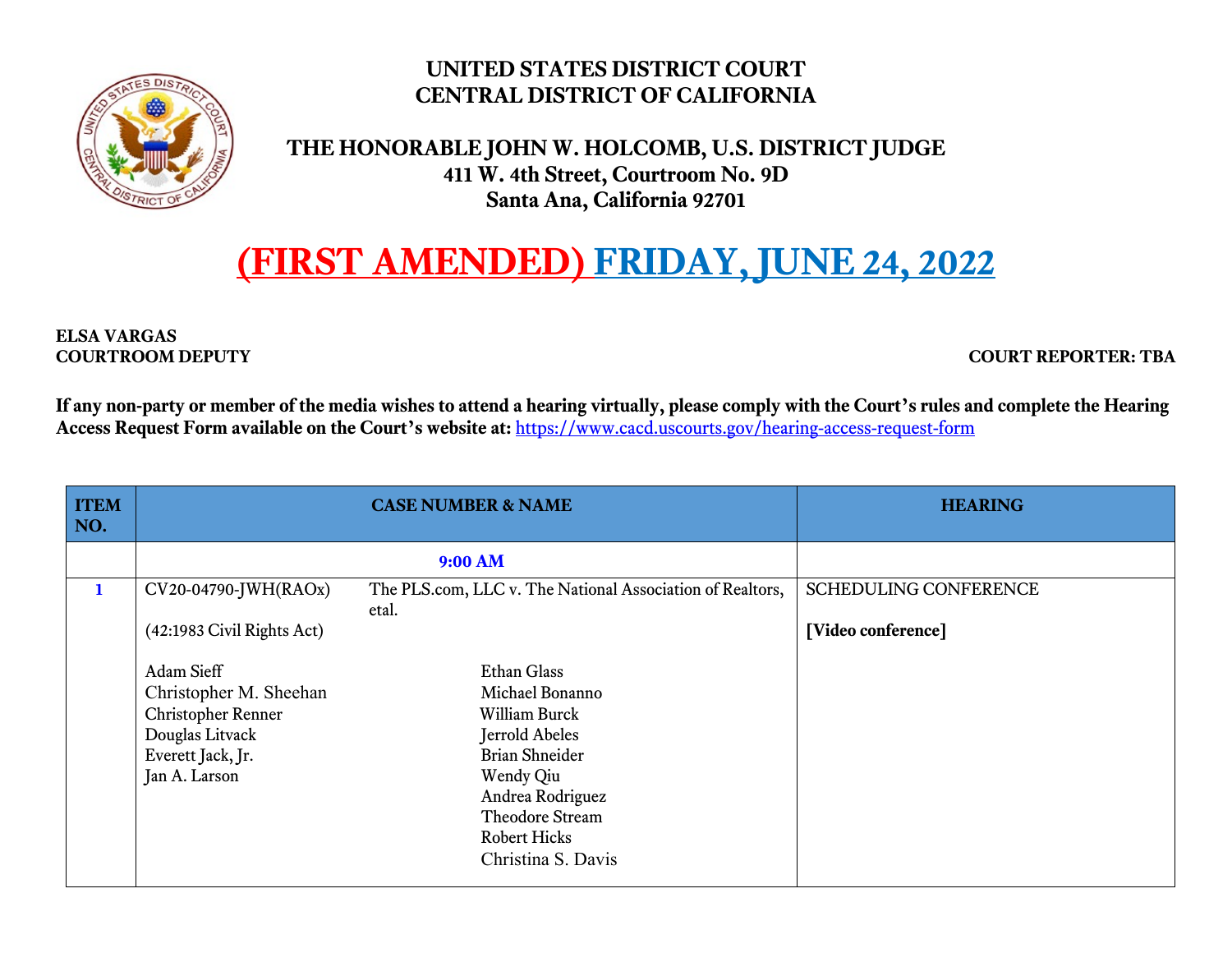| <b>ITEM</b><br>NO.      |                                                                                                                                                                                                                                | <b>CASE NUMBER &amp; NAME</b>                                                                                                                     | <b>HEARING</b>                                                                                                                                                                     |
|-------------------------|--------------------------------------------------------------------------------------------------------------------------------------------------------------------------------------------------------------------------------|---------------------------------------------------------------------------------------------------------------------------------------------------|------------------------------------------------------------------------------------------------------------------------------------------------------------------------------------|
| $\overline{2}$          | EDCV22-142-JWH(PVCx)<br>(35:271 Patent Infringement)                                                                                                                                                                           | Cao Group, Inc. v. The Procter & Gamble Company et al                                                                                             | SCHEDULING CONFERENCE<br>[Video conference]                                                                                                                                        |
|                         | Jaime K Olin<br>Alexander E. Gasser<br>Kevin P. Potere<br>Michael D. Ricketts<br>Paul J. Skiermont<br>Mieke K. Malmberg                                                                                                        | Steven John Corr                                                                                                                                  |                                                                                                                                                                                    |
| $\overline{\mathbf{3}}$ | (28:1332 Diversity-Other Contract)<br>Tina Wolfson<br>Adam A. Edwards<br>Daniel K. Bryson<br>Gary E. Mason<br>Greg Frederic Coleman<br>Harper T. Segui<br>Justin G. Day<br>Mark E. Silvey<br>Robert Ahdoot<br>Theodore W. Maya | EDCV18-2388-JWH(SPx) Valeria Mercado v. Audi of America, LLC et al<br>Craig L. Winterman<br>Brian T. Carr<br>Homer B. Ramsey<br>Michael B. Gallub | MOTION FOR ATTORNEYS' FEES AND<br>EXPENSES AND FOR SERVICE PAYMENTS<br>[181]; MOTION FOR FINAL APPROVAL OF<br>SETTLEMENT [FINAL FAIRNESS HEARING]<br>$[197]$<br>[Video Conference] |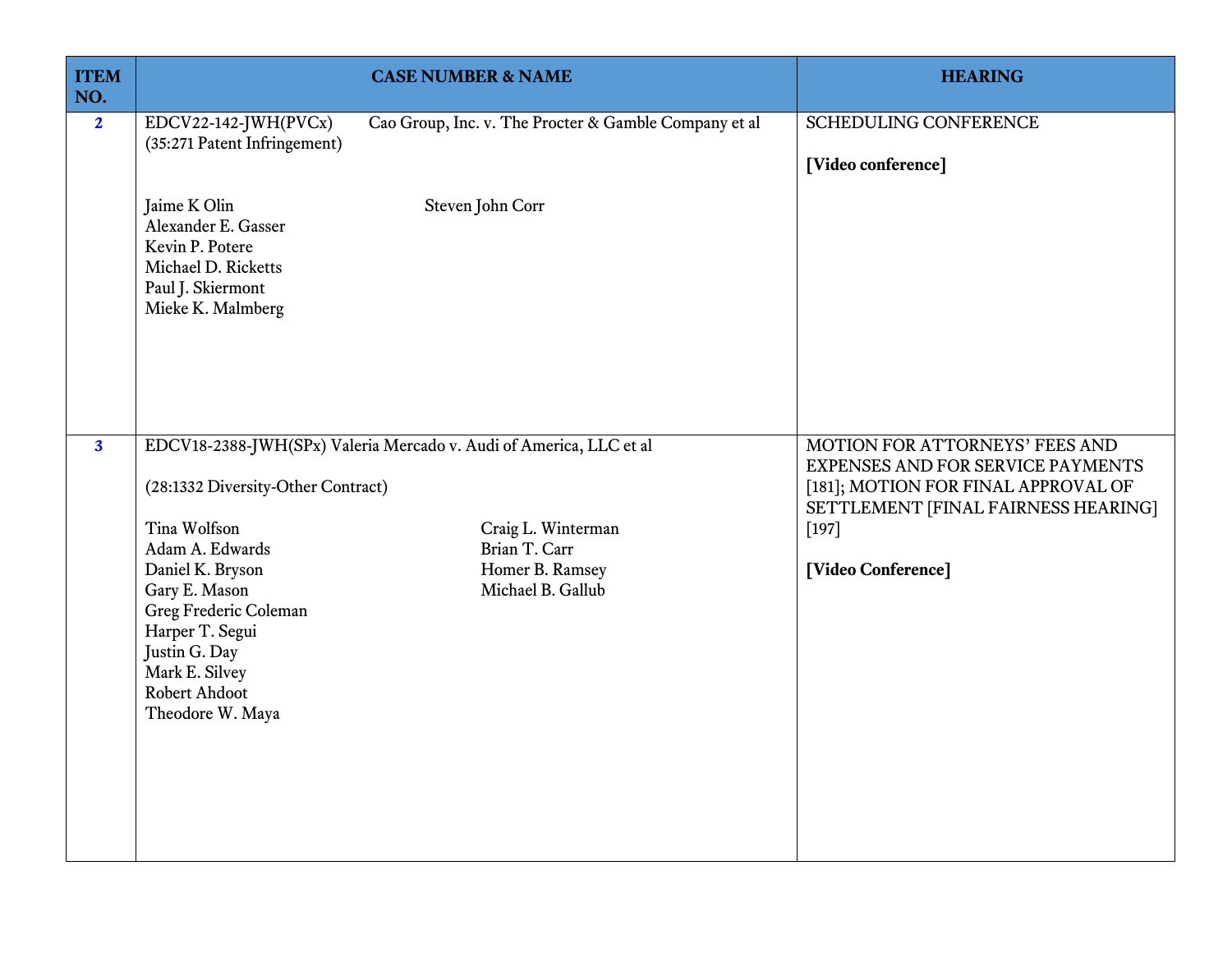| <b>ITEM</b><br>NO.      | <b>CASE NUMBER &amp; NAME</b>                                                                                                           | <b>HEARING</b>                                                                                              |
|-------------------------|-----------------------------------------------------------------------------------------------------------------------------------------|-------------------------------------------------------------------------------------------------------------|
|                         | 11:00 AM                                                                                                                                |                                                                                                             |
| $\overline{\mathbf{4}}$ | EDCV22-231-JWH(SPx)<br>Hudson Insurance Company v. HCI, LLC<br>(12:0635 Breach of Insurance Contract)                                   | PLAINTIFF AND DEFENDANT'S JOINT<br>MOTION TO STAY THIS ACTION AND SEAL<br><b>CERTAIN COURT RECORDS [18]</b> |
|                         | Charles E. Tillage<br><b>Kirk Pasich</b><br>Jessica E. Scott<br>Kayla Robinson<br>Stephen A. Scott                                      |                                                                                                             |
| 5 <sup>5</sup>          | CV22-1259-JWH(SHKx)<br>Charles Hwang v. Test Rite Products<br>Corporation et al<br>(28:1338 Patent Infringement)                        | DEFENDANTS' MOTION TO STAY [19];<br>OSC RE: CONSOLIDATION [ECF 28]                                          |
|                         | Scott A. Burroughs<br>David J. Tsai<br><b>Frank Trechsel</b><br>Christopher Kao<br><b>Trevor William Barrett</b><br>Michael S. Horikawa |                                                                                                             |
|                         | Sorui Qu                                                                                                                                | <b>OSC RE: CONSOLIDATION [ECF 20]</b>                                                                       |
|                         | EDCV 22-02108-JWH(SHKx)<br>Ningbo Ruihua Electronics Plastics Co., Ltd. v. Charles<br>Hwang et al<br>(15:1126 Patent Infringement)      |                                                                                                             |
|                         | David J. Tsai<br>Christopher Kao<br>Michael S. Horikawa<br>Surui Qu                                                                     |                                                                                                             |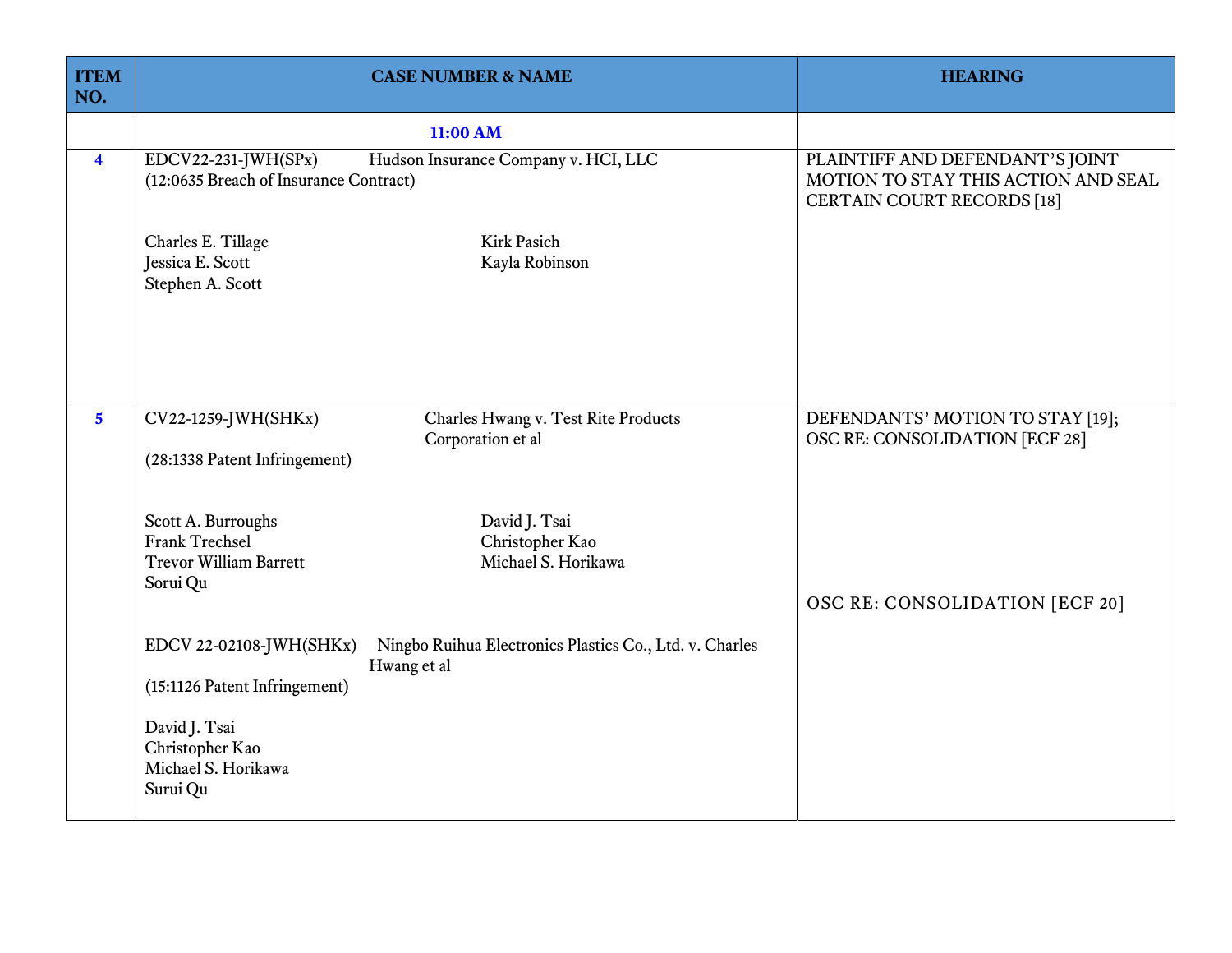| STATUS CONFERENCE                                                                                                                                                                                                                                  |
|----------------------------------------------------------------------------------------------------------------------------------------------------------------------------------------------------------------------------------------------------|
|                                                                                                                                                                                                                                                    |
| DEFENDANT MOTOROLA<br>SOLUTIONS, INC. MOTION TO<br><b>DISMISS PLAINTIFF'S FIRST</b>                                                                                                                                                                |
| AMENDED COMPLAINT [31]; DEFENDANT<br>DOJ'S MOTION TO DISMISS PLAINTIFF'S<br>FIRST AMENDED COMPLAINT [38];<br>PLAINTIFF'S MOTION TO FILE<br>SUPPLEMENTAL EXHIBITS IN SUPPORT OF<br>HIS OPPOSITIONS TO DEFENDANTS'<br><b>MOTIONS TO DISMISS [44]</b> |
|                                                                                                                                                                                                                                                    |